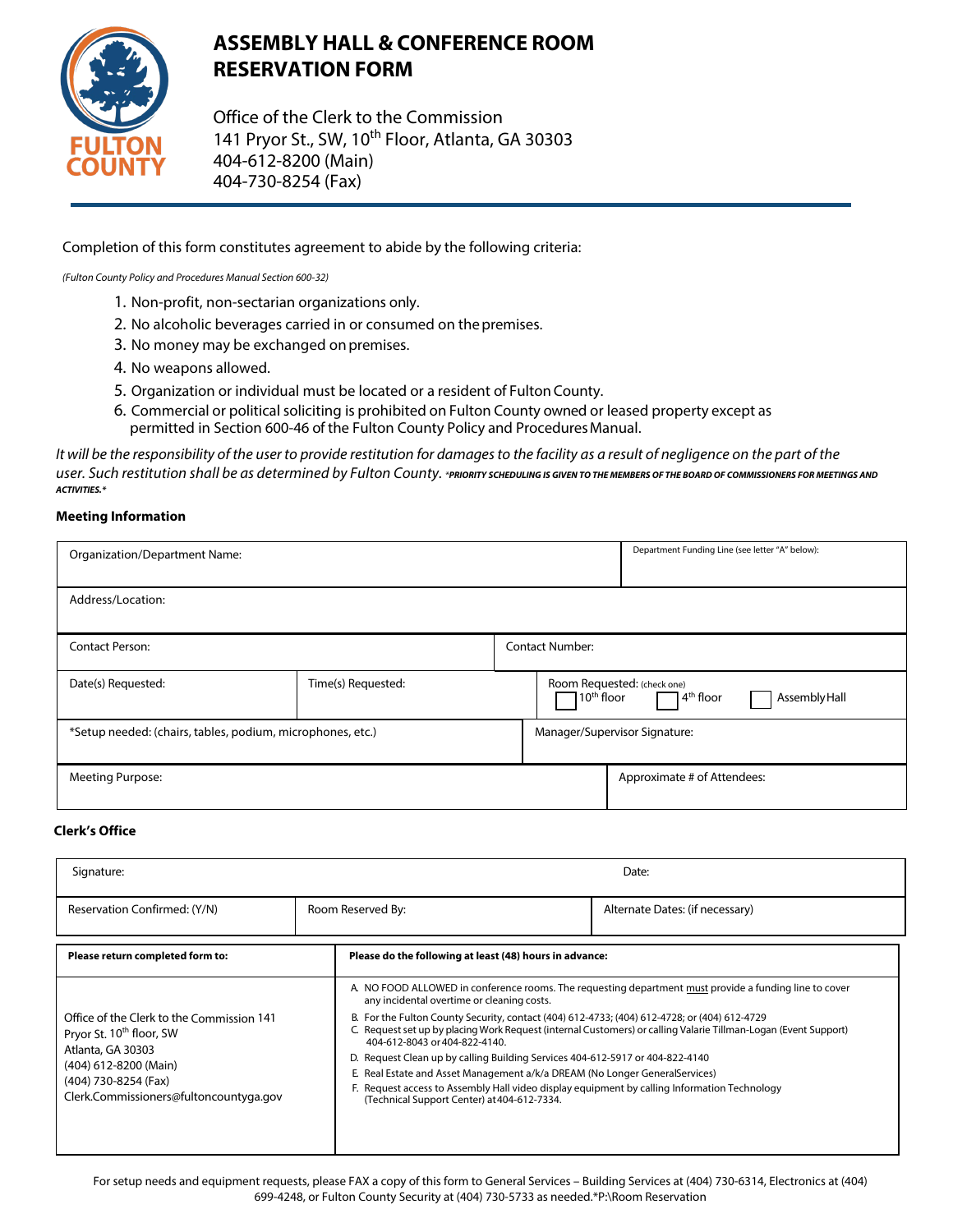### **APPROVAL OF RESERVATION REQUEST**

Individuals or organizations using Fulton County's conference rooms or assembly hall are licensees. The Conference Room Reservation Agreement must be fully completed by the Licensee and submitted to the Office of the Clerk of the Commission for approval. Reservations are considered definite only after the reservation request has been approved by the Office of the Clerk of Commission and the Licensee has agreed to all the terms and conditions in the Fulton County Conference Room Reservation Agreement, including the provisions below.

### **HOLD HARMLESS**

The Licensee hereby agrees to release, indemnify, defend and hold harmless Fulton County, Georgia (hereinafter also referred to as "Licensor"), its Commissioners, officers, employees, subcontractors, successors, assigns and agents from and against any and all losses (including death), claims, damages, liabilities, costs and expenses (including but not limited to all actions, proceedings, or investigations in respect thereof and any costs of judgments, settlements, court costs, attorney's fees or expenses, regardless of the outcome of any such action, proceeding or investigation) caused by, relating to, based upon or arising out of any act or omission by Licensee, its directors, officers, employees, subcontractors, successors, assigns or agents, invitees, event attendees, or otherwise in connection (directly or indirectly) with its acceptance, or the performance or non- performance of its obligations under this agreement. Such obligations shall not be construed to negate, abridge or otherwise reduce any other rights or obligations of indemnity which would otherwise exist as to any party or person as set forth in this paragraph. This indemnity provision is for the protection of the Licensor only and shall not establish, of itself, any liability to third parties.

# **INSURANCE**

Licensee must obtain general liability insurance (property damage and bodily injury -• \$500,000 combined single limit per occurrence) with Fulton County Board of Commissioners, its officers, officials and employees named as an additional insured named as an additional named insured for the duration of the event.

Licensee shall furnish proof of such insurance to the Fulton County General Services Department through Mr. Jerry Williams, who may be reached at (404) 612-3739, on an ACCORD certificate of insurance with original signature(s) one (1) month prior to the event. In no case shall the facility be available without coverage. Obtaining the required insurance coverage with specific limits shall in no way serve to limit or cap the potential liability of any Licensee.